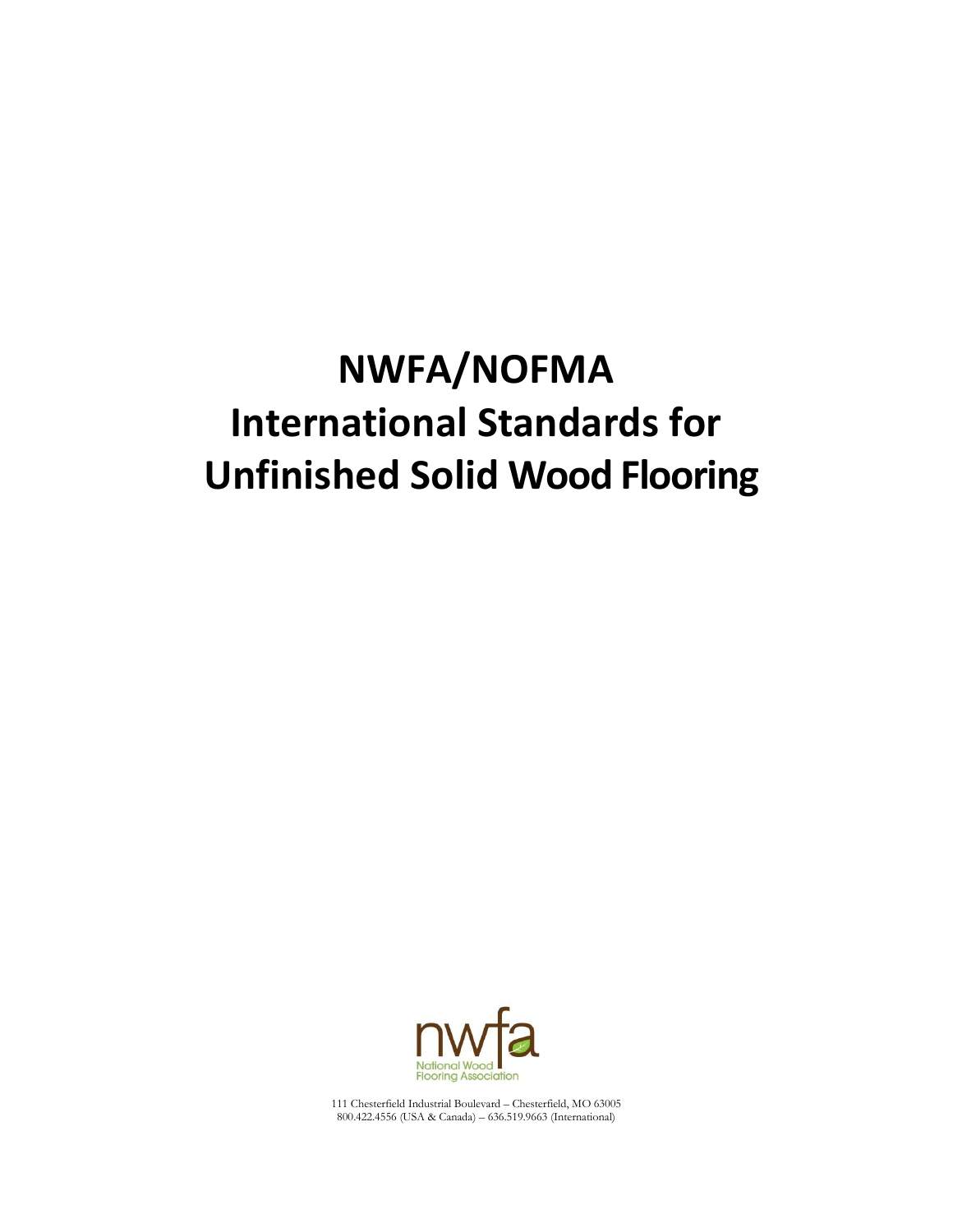**This document replaces all editions and revisions of the "Official Flooring Grading Rules" published by The Wood Flooring Manufacturers Association.**

**Where discrepancies or ambiguities between this document and NWFA Technical Publication No. A500 (Grading & Packaging, copyright 1999) arise, this document shall be considered the definitive source.** 

Two Types of NWFA/NOFMA Certification

- Standard NWFA/NOFMA configuration, grade rules, andnames
- Proprietary or special products (must be supplied to the NWFA office)
	- Configuration of product(s)
	- Name of product(s)
	- Grade rules of product(s)

The standards mentioned on the following pages are the compliance standards that all NWFA/NOFMA certified flooring manufacturers have agreed to adhere to.

Machining tolerances are measured at time of manufacture only. After manufacturing, flooring will gain or lose moisture, thus changing the measurements.

# **NWFA/NOFMA Standard for Unfinished Solid Flooring Products**

# **Configuration Guidelines**

| Item                                                      | <b>Standard</b>                                                                                                                                                                     |                                                                                                                              |  |
|-----------------------------------------------------------|-------------------------------------------------------------------------------------------------------------------------------------------------------------------------------------|------------------------------------------------------------------------------------------------------------------------------|--|
| <b>Width</b>                                              | Actual width, $\pm$ .010" (.25 mm)                                                                                                                                                  |                                                                                                                              |  |
| Match Position (Measuring from face of flooring)<br>.547" |                                                                                                                                                                                     | $\leq$ .008" (.20 mm) difference or space between bottom of tongue & top of lower groove lip                                 |  |
| Match Fit                                                 |                                                                                                                                                                                     |                                                                                                                              |  |
| Tongue thickness                                          | $.250''$ (6.35 mm)                                                                                                                                                                  | $>$ 003" (.08 mm) to <.016" (.41 mm) difference or space between<br>the thickness of the tongue, and the width of the groove |  |
| Groove width                                              | $.250''$ (6.35 mm)                                                                                                                                                                  |                                                                                                                              |  |
| <b>End Match (squareness)</b><br>Square                   | <3" (76.2 mm) Width - No more than 5% of product >.016" (.41 mm) un-square<br>$\geq$ 3" (76.2 mm) Width – No more than 5% of product >.005" (.13 mm) per inch of<br>width un-square |                                                                                                                              |  |
| <b>Thickness</b><br>Unfinished                            | .750" (19.05 mm), $\pm$ .015" (.38 mm)                                                                                                                                              |                                                                                                                              |  |
| Over-wood<br>Unfinished                                   |                                                                                                                                                                                     | NOFMA #1 Common & Better - .020" (.51 mm) max.<br>NOFMA #2 Common ----------- .030" (.76 mm) max.                            |  |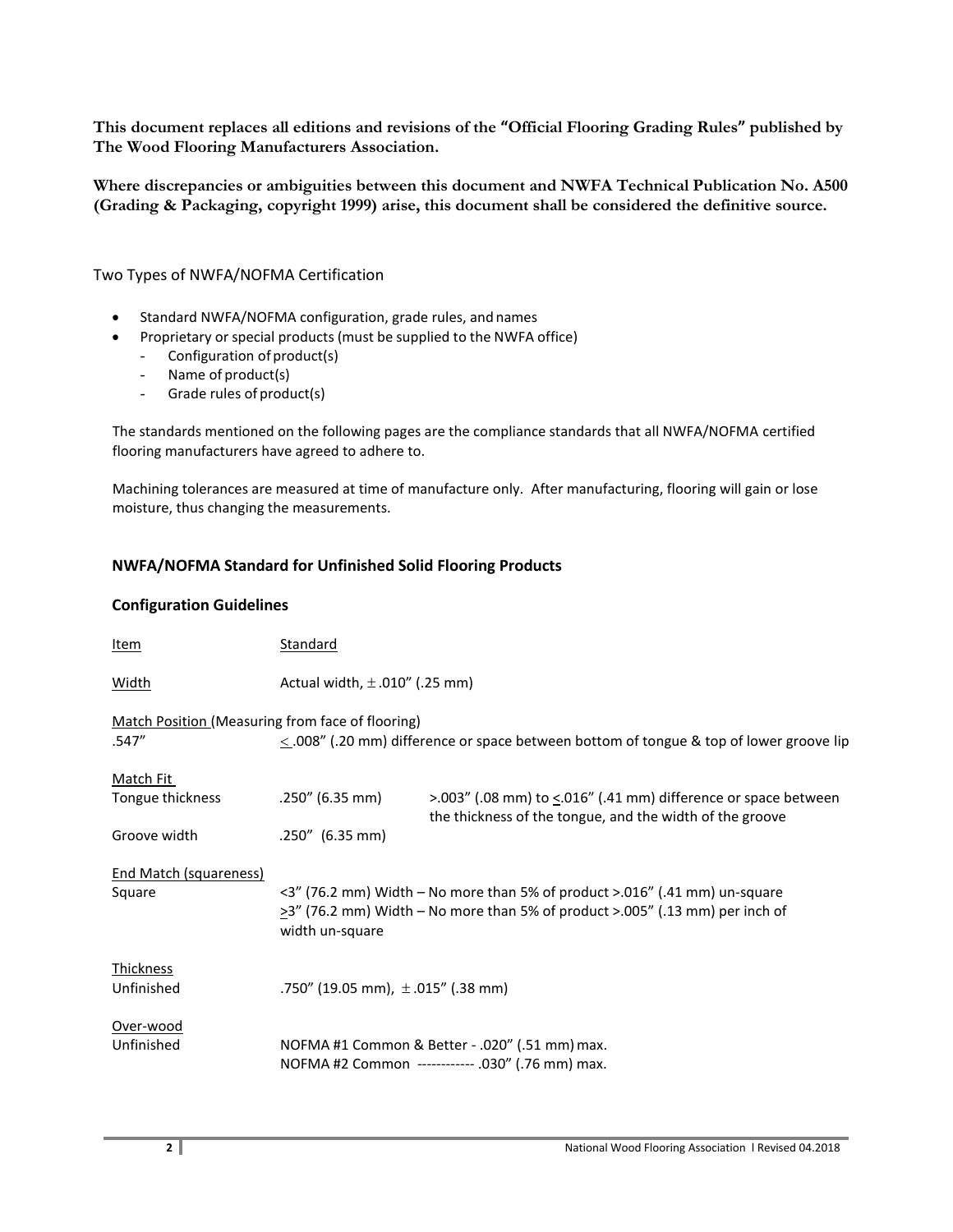# **Moisture Content Guidelines**

#### The NWFA/NOFMA Moisture Content Standard

Flooring is manufactured at a 6% to 9% MC with a 5% allowance for pieces outside that range up to 12% MC.

#### **Board Length Guidelines**

#### **The NWFA/NOFMA Average Board Length Minimum Standard**

#### **Less than 3" (76.2 mm) Width (Strip)**

| Grade           | <b>Standard</b>   |
|-----------------|-------------------|
| NOFMA Clear     | 36" (914.4 mm)    |
| NOFMA Select    | 33" (838.2 mm)    |
| NOFMA#1 Common  | $30''$ (762.0 mm) |
| NOFMA #2 Common | 24" (609.6 mm)    |

#### **3" (76.2 mm) to 5" (127 mm) Width (Plank)**

| Grade          | <b>Standard</b>   |
|----------------|-------------------|
| NOFMA Clear    | $36''$ (914.4 mm) |
| NOFMA Select   | 32" (812.8 mm)    |
| NOFMA#1 Common | 28" (711.2 mm)    |
| NOFMA#2 Common | 24" (609.6 mm)    |

Board length guidelines apply to the following species: Red Oak, White Oak, Hard Maple, Beech, Birch, Hickory/Pecan, Ash, American Black Cherry, and American Black Walnut.

There is no NWFA/NOFMA board length compliance for flooring greater than 5" (127 mm) in width (wide plank).

The Average Board Length Minimum Standard applies to the total footage of any one shipment consisting of 1,000 sq. ft. (92.9 sq. m.) or greater amounts.

No individual piece of flooring shall be shorter than 9" (228.6 mm) in length.

#### **Square Footage Guidelines**

Square footage (coverage area) per bundle should meet or exceed the stated square footage (coverage area) per bundle, based on the average of any one shipment consisting of 1,000 sq. ft. (92.9 sq. m.) or greater amounts. An end match allowance shall not be utilized in square footage (coverage area) calculations.

#### **Packaging Guidelines**

All NWFA/NOFMA certified flooring shall be identified on the back by company name, identifying logo, mark, and/or identifying number.

All bundles of standard grade flooring are required to be marked/designated by the official grade and color (or species, if applicable). Example: NOFMA Select RO.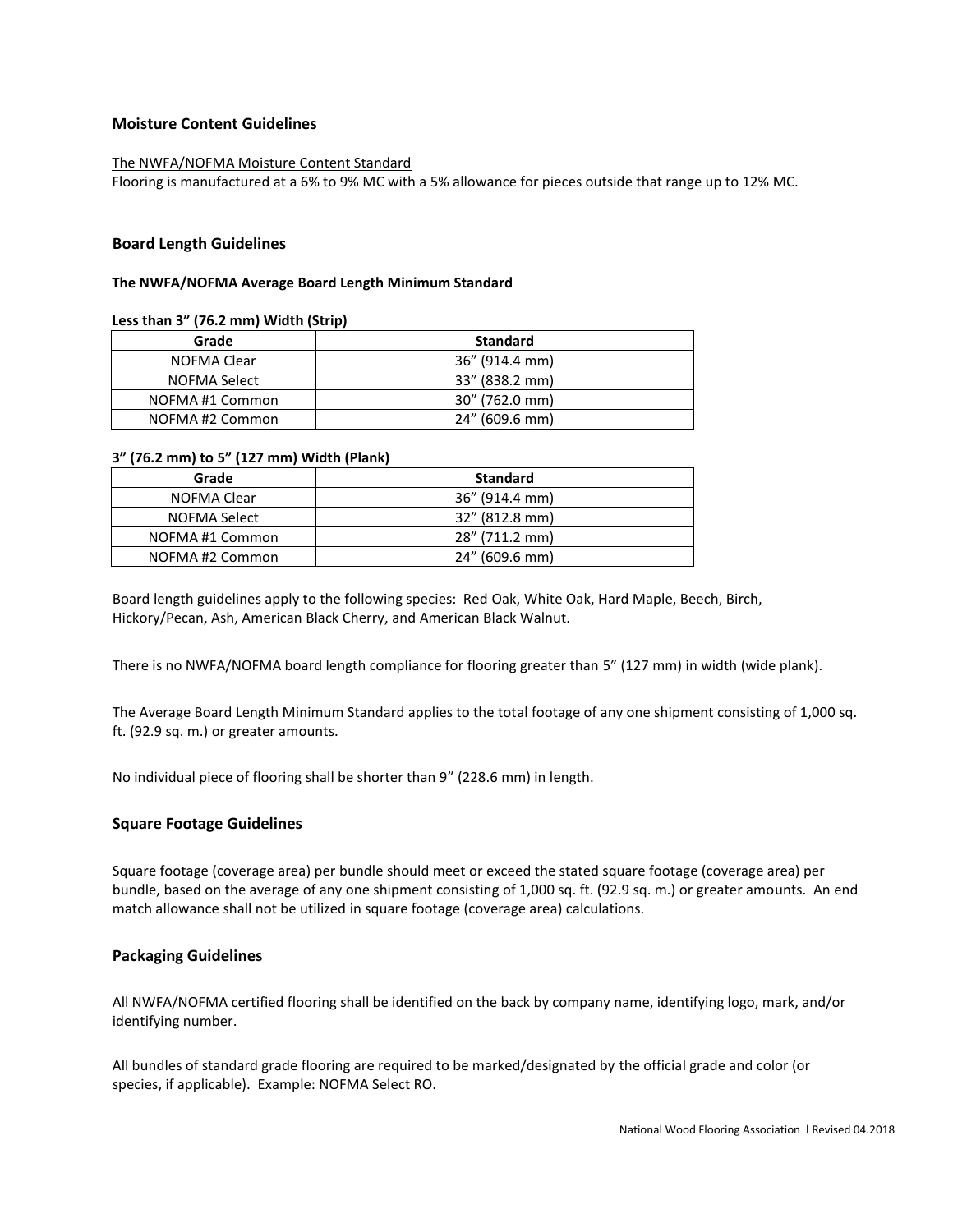# **General Grading Guidelines**

### Solid Unfinished Flooring Products:

NWFA/NOFMA certified flooring is graded in accordance with the NWFA/NOFMA specifications set forth on the following pages.

Appearance alone determines the grades of hardwood flooring since all grades are equally strong and serviceable in any application.

All characters included in a higher grade are automatically accepted in lower grades.

Grades are sometimes combined (i.e. SELECT & BETTER, NO. 1 COMMON & BETTER, and NO. 2 COMMON & BETTER). When done so, the lowest grade pieces admissible shall not be less than the lowest grade listed. And, the Average Board Length Minimum Standard for the lowest grade listed serves as the Standard for the combined grade.

All strip/plank/wide plank flooring designated by a NOFMA certified grade name must conform to that grade description. Proprietary or special products may be certified.

## The NWFA/NOFMA Grading Target – 100% on Grade

The NWFA/NOFMA Grading Standard – There is an allowance of not greater than 5% of the pieces to be misgraded or off grade pieces (includes only below grade pieces).

# **NWFA/NOFMA OAK GRAIN DESCRIPTIONS**

**PLAIN SAWN:** flooring that is marked or specified as PLAIN SAWN or PLAIN, may contain any combination of the following types of grain classification (also, flooring without a grain designation may contain any combination of the types of grain classification): Plain Sawn, Rift Sawn, and Quarter Sawn.

**QUARTER SAWN:** flooring that is marked or specified as QUARTER SAWN, or QUARTERED; at least 50% of the piece must contain Quartered characteristics.

Quartered characteristics as defined by NWFA-NOFMA are: in cross section the angle of the annual ring tangent to the face of the piece to be between 45 and 90 degrees; grain lines to be mostly parallel to the length of the pieces, and medullary ray flecks present and more than 1/16" (.0625") (1.59 mm) wide.

**RIFT SAWN:** flooring that is marked or specified as RIFT SAWN or RIFT; at least 75% of the piece must contain Rift characteristics.

Rift characteristics as defined by NWFA-NOFMA are: in cross section the angle of the annual ring tangent to the face of the piece between 30 and 60 degrees; grain lines to be mostly parallel to the length of the pieces and medullary ray flecks less than 1/16" (.0625") (1.59 mm) wide.

**QUARTER/RIFT SAWN:** flooring that is marked or specified as QUARTER/RIFT SAWN or QUARTER/RIFT, is a combination of QUARTER SAWN and RIFT SAWN.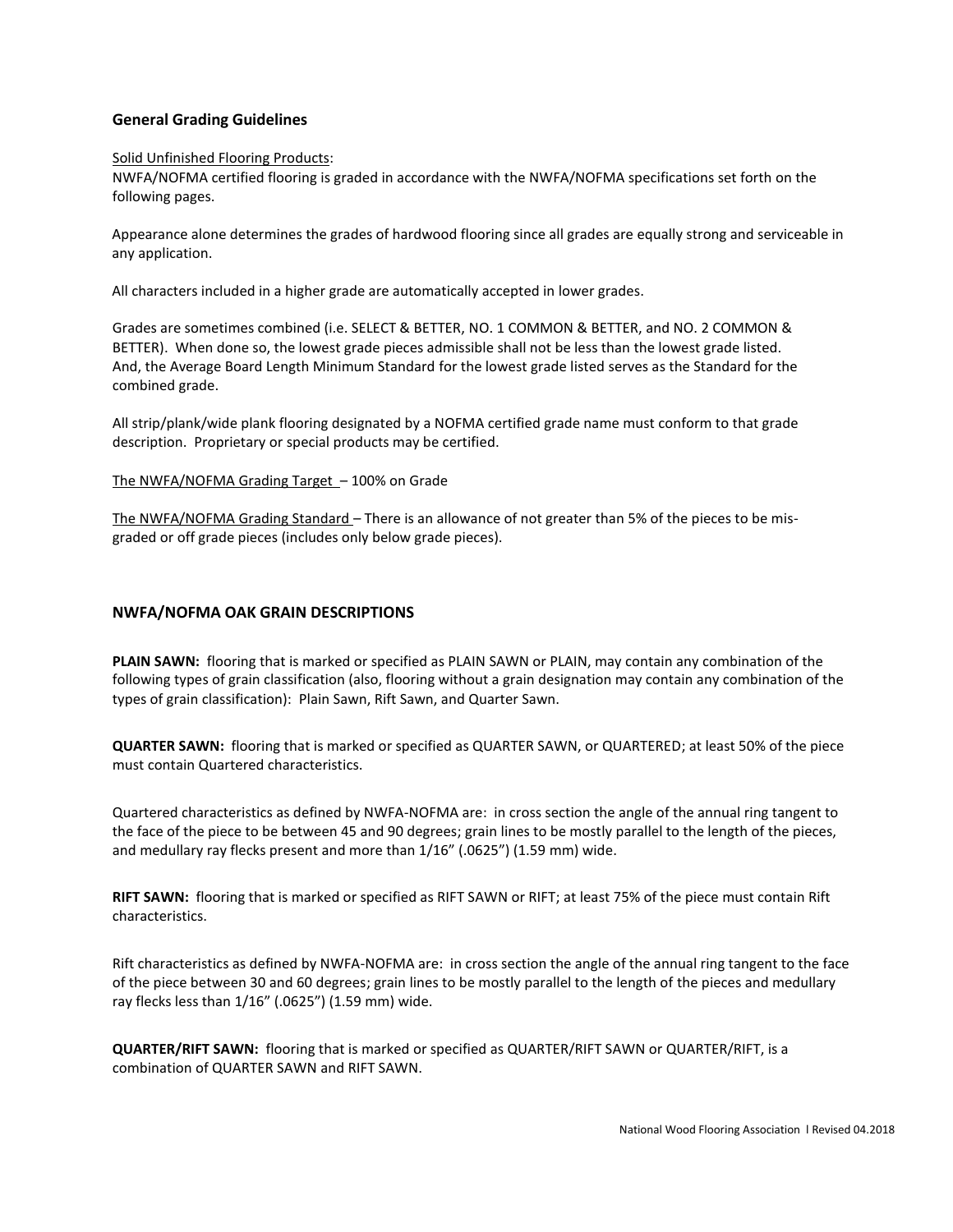## **NWFA/NOFMA GRADING RULES**

#### **OAK FlOORING**

**NWFA-NOFMA CLEAR:** A flooring product of mostly heartwood with a minimum number of character marks and discoloration, providing a uniform appearance while allowing for all heartwood natural color variations.

Will admit the following: 3/8" (.3750") (9.53 mm) wide bright sapwood entire length of the piece or equivalent if not more than 1" (25.4 mm) wide for 1/3 the length of piece; small burls and fine pin worm holes; and equivalent characters such as small tight checks; in the absence of these, one thin brown streak 3" (76.2 mm) long to be allowed every 6' (1828.8 mm) of piece.

**NWFA-NOFMA SELECT OAK:** A flooring product with coloration variations produced by differences of natural heartwood and sapwood, along with characters described.

The face may contain: unlimited sound sapwood; slight imperfections in milling; one (1) small tight knot every 3' (914.4 mm) of piece; pin worm holes; burls and a reasonable amount of slightly open checks. Brown streaks should not extend the entire length of a piece. Two (2) flag worm holes to every 8' (2438.4 mm) of the piece are permitted. Slight imperfections in face work (torn grain) admitted. An intermittent, brown machine burn across the face not exceeding 1/4" (.250") (6.35 mm) in width admitted. Also, a slight quantity of bark on the back or sides admitted. Will admit pieces with one-half (1/2) tongue, full length of the piece. Spot filling is generally required for open characters.

**NWFA-NOFMA NO. 1 COMMON OAK:** A flooring product which contains prominent variations in coloration and varying characters.

The following are not admitted: broken knots over 1/2" (.500") (12.7 mm) in diameter, large grub worm holes; and splits extending through the piece. Open characters such as checks and knot holes are admitted, but must be sound and readily fill. Not more than 20" (508 mm) scant stock in thickness allowed to every 5' (1524 mm) of length. Minor imperfections in machining permitted. Shall admit sticker stain; varying wood characteristics, such as flag worm holes, heavy streaks, checks, and worm holes; and an occasional dark machine burn across the face not exceeding 1/2" (.500") (12.7 mm) wide, 1/64" (.0156") (.40 mm) deep and not more than two (2) to every 3' (914.4 mm) of length admitted. One-quarter (1/4) tongue, full length of the piece admitted. Extremely dark pieces are not to be included.

**NWFA-NOFMA NO. 2 COMMON OAK:** May contain sound natural variations of the forest product and manufacturing imperfections. The purpose of this grade is to furnish a floor suitable for homes, general utility use, or where character marks and contrasting appearance is desired.

The following are not admitted: shattered or rotten ends, large broken knots, excessive bad millwork, shake, advanced rot, and similar unsound defects. Dark machine burns exceeding 3/64" (.0469") (1.19 mm) deep not admitted. Knot holes and open characters which will readily fill are admitted. Occasional scant thickness (hit or miss) on the back of the flooring board the entire length of the piece admitted, providing there is full bearing across the board at some point within three inches of the ends. A limited number of pieces with no tongue admitted.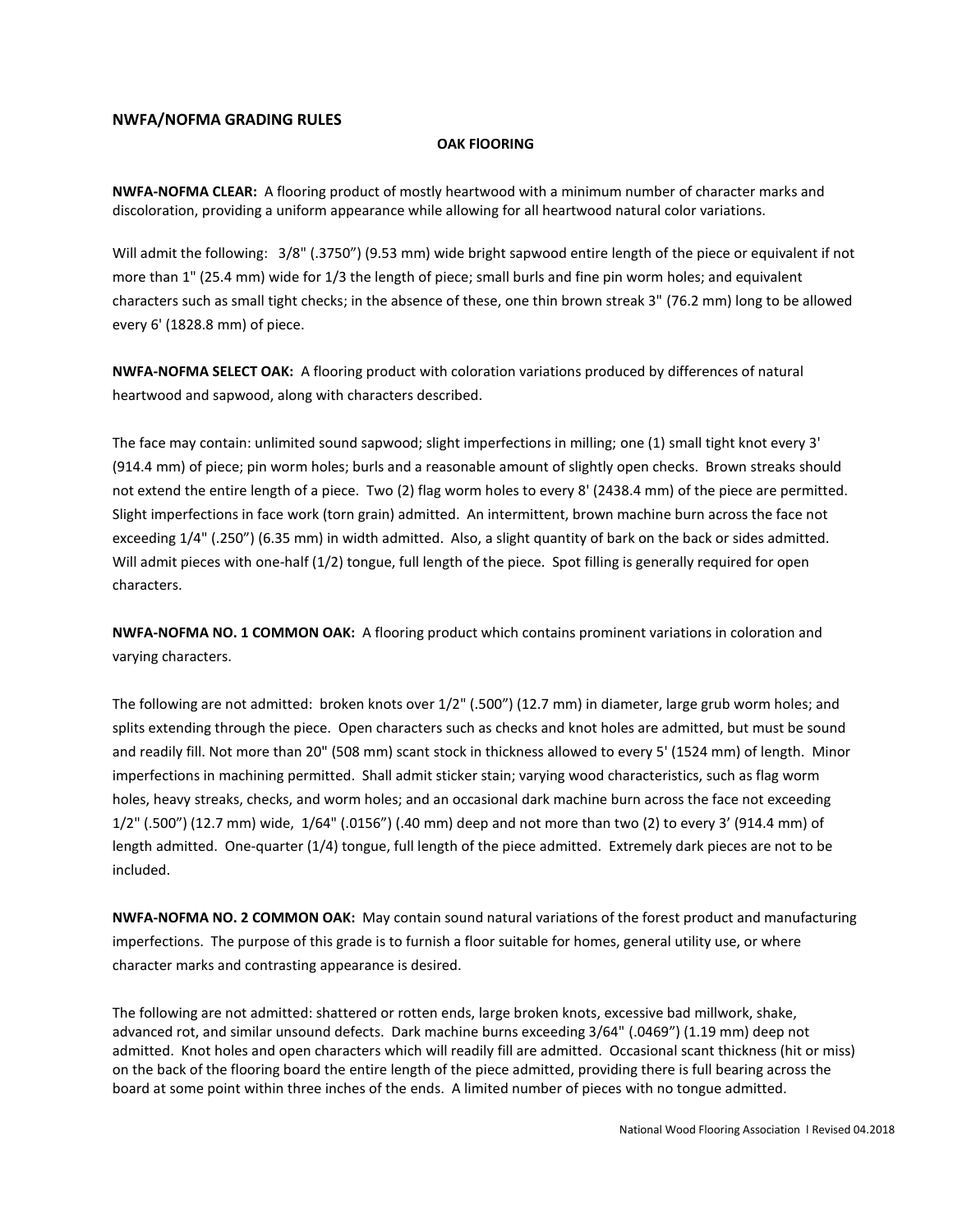**NWFA-NOFMA 1 1/4' (15") (381 mm) SHORTS OAK:** Pieces 9" (228.6 mm) to 18" (457.2 mm) long may be bundled together and designated as NWFA-NOFMA 1 1/4' (15") (381 mm) SHORTS. Pieces in SHORTS bundles are graded using the same grading rules as pieces in standard bundles. Product can be graded and bundled as CLEAR, SELECT, NO. 1 COMMON, NO. 2 COMMON, or in combination grades (i.e. NO 1 COMMON and BETTER).

The Average Board Length Minimum Standard for NWFA-NOFMA 1 1/4' (15") (381 mm) SHORTS is 15" (381 mm), regardless of the width or grade of the product.

# **HARD MAPLE, BEECH, & BIRCH FLOORING**

**NWFA-NOFMA SELECT & BETTER HARD MAPLE, BEECH, & BIRCH:** Shall have the face practically free of all defects, but the natural color of the wood shall not be considered a defect. The highest standard grade, combines appearance and durability.

Will admit the following: variations in the natural color of the wood (with use of some finishes, slight shadows and color variation may appear); an occasional small, firm pin knot, not over 1/8" (.125") (3.18 mm) in diameter, provided it does not occur on edges or ends of the piece; occasional dark green or black spots or streaks not over 1/4" (.250") (6.35 mm) wide and 3" (76.2 mm) long (or its equivalent) which may contain a tight check not over 1/2" (.500") (12.7 mm) long, provided it is boxed within the piece; bird's eyes and small burls; slightly torn grain; or similar defect which can be readily removed by the ordinary method of sanding the floor after it is laid; a slightly shallow place not over 12" (304.8 mm) long on the underside of the flooring if it does not extend to either end of the piece. Pieces with one-half (1/2) tongue for no more than 25% of the length are allowed. The wood must be sound and free of shake. Bark streaks shall not be permitted.

**NWFA-NOFMA NO. 1 COMMON HARD MAPLE, BEECH, & BIRCH:** A floor with varying wood characteristics and colors to include distinct color variations, numerous streaks, stained sapwood, sound knots, and checks. All defects must readily fill.

Will admit the following: sound tight knots, provided they do not occur on edges or ends of pieces; slight imperfections in machining; distinct color variations; sticker stain/shadow; numerous dark green or black spots or streaks, provided they do not occur in combination with predominantly dark heartwood; slight checks not exceeding 3" (76.2 mm) in length (may be slightly open) and running parallel with and well inside the edges and ends of the pieces; dark spots or streaks with slight checks in center; small rough spots (torn grain) which cannot be wholly removed by ordinary method of sanding the floor after it is laid; slightly torn edges; short tongue if sufficient to hold properly in the floor; shallow or waney back, if piece has sufficient bearing of full thickness to support it in the floor; small bark streaks where bark is as sound as surrounding wood; and slight variation in angle of end matching. The face shall be free of shake and wood must be sound.

**NWFA-NOFMA NO. 2 COMMON HARD MAPLE, BEECH, & BIRCH:** Must be of such character as will lay and give a good serviceable floor. The wood must be firm, serviceable and may contain all defects common to Maple.

Will not admit: Knot holes over 3/8" (.375") (9.53 mm) in diameter or unsound knots where the unsound portion is over 1" (25.4 mm) in diameter; voids on ends or edges; or shake, heart checks, badly split ends and imperfections in manufacture which would materially impair the serviceability of the floor. Occasional scant thickness (hit or miss) on the back of the flooring board the entire length of the piece admitted, providing there is full bearing across the board at some point within three inches of the ends. A limited number of pieces with no tongue admitted.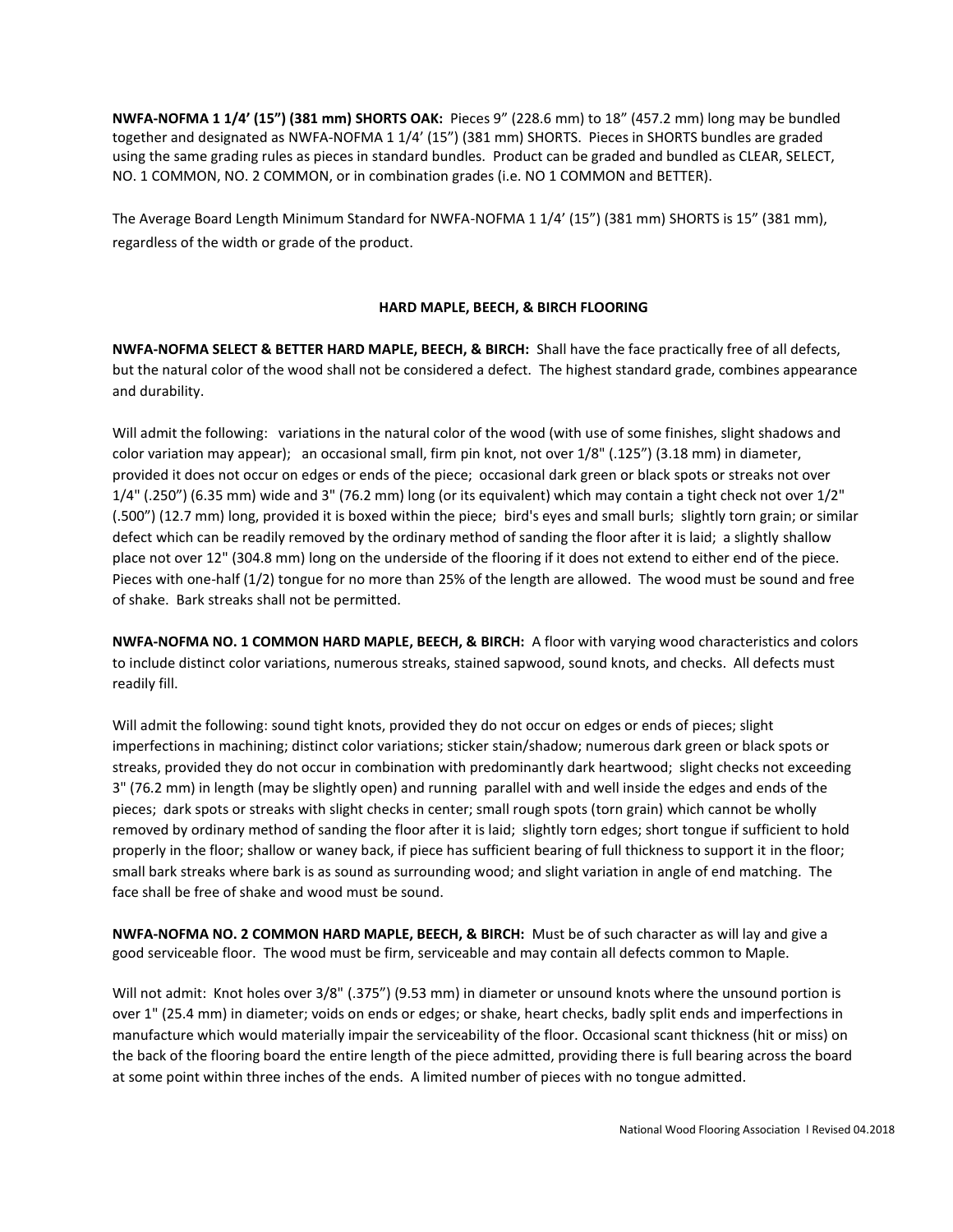### **SPECIAL GRADES FOR BEECH, BIRCH & HARD MAPLE FlOORING**

**NWFA-NOFMA CLEAR HARD MAPLE:** Is special stock, selected for uniformity of color. It is almost ivory white and is the finest grade of Hard Maple flooring that can be produced. Sapwood/heartwood pieces must have 95% sapwood on the face. Pieces must be free from stain and heartwood portion must be nearly white.

All NWFA-NOFMA-NOFMA Select & Better rules apply. Except: streaks should be light brown or light green, not over 1/4" (.250") (6.35mm) wide and 3" (76.2 mm) long (or equivalent), one (1) per 3' (914.4 mm) in length. Black spots and sticker stain/shadow are not admitted.

**NWFA-NOFMA CLEAR BEECH & BIRCH:** Are special grades produced from all red faced stock, and are specially selected for color. The color is rich, being a soft tint which lends these woods individuality found in no other species. Strips must have 95% red faced characteristics. All NWFA-NOFMA Select & Better rules apply. Except: streaks should be light brown. Black spots, sticker stain/shadow, not admitted.

## **HICKORY/PECAN FlOORING**

**NWFA-NOFMA SELECT HICKORY/PECAN:** Shall have the face practically free of all defects, but the natural color of the wood shall not be considered a defect. The highest standard grade combines a nearly uniform appearance with exceptional durability.

The following characters are admitted: variations in the natural color of the wood, heartwood and sapwood; an occasional small knot or bird peck not over 1/4" (.250") (6.35mm) in diameter, provided it does not occur on edges or ends of the piece; dark streaks not over 1/4" (.250") (6.35mm) wide and 3" (76.2 mm) long (or its equivalent one (1) to every 3' (914.4 mm) in length); slight checks not over 1/2" (.500") (12.7 mm) long, provided check is boxed within the piece; small burls; slight torn grain or slight intermittent machine burn, or similar defect which can be readily removed by the ordinary method of sanding the floor after it is laid; slight scant back. Pieces with one-half (1/2) tongue, full length of the piece. The wood must be free from shake. Bark streaks shall not be permitted.

**NWFA-NOFMA NO. 1 COMMON HICKORY/PECAN:** A floor with varying wood characteristics and colors to include heavy streaks, stained sapwood, sound knots, checks and small splits. All defects must readily fill and be sound.

The following characteristics are admitted: Broken knots up to 1/2" (.500") (12.7 mm) in diameter; distinct color variations (predominantly dark, discolored pieces not allowed); sticker stain/shadow; numerous dark streaks or black spots; checks to 1/16" (.0625") (1.59 mm) in width, not exceeding 3" (76.2 mm) in length, and running parallel and well inside the strip edges; small end split 1/16" (.0625") (1.59 mm) wide x 1/2" (.500") (12.7 mm) in length showing no movement; bird pecks to 1/2" (.500") (12.7 mm) in diameter where bark is sound and as hard as surrounding wood. Minor imperfections in machining permitted; torn grain (less than 1/16" (.0625") (1.59 mm) deep in an area 2" (50.8 mm) wide x 2" (50.8 mm) wide); slightly torn edges; and an occasional dark machine burn 1/2" (.500") (12.7 mm) in width (no more than two (2) per 3' (914.4 mm) of length). Pieces with one-quarter (1/4) tongue, full length of the piece.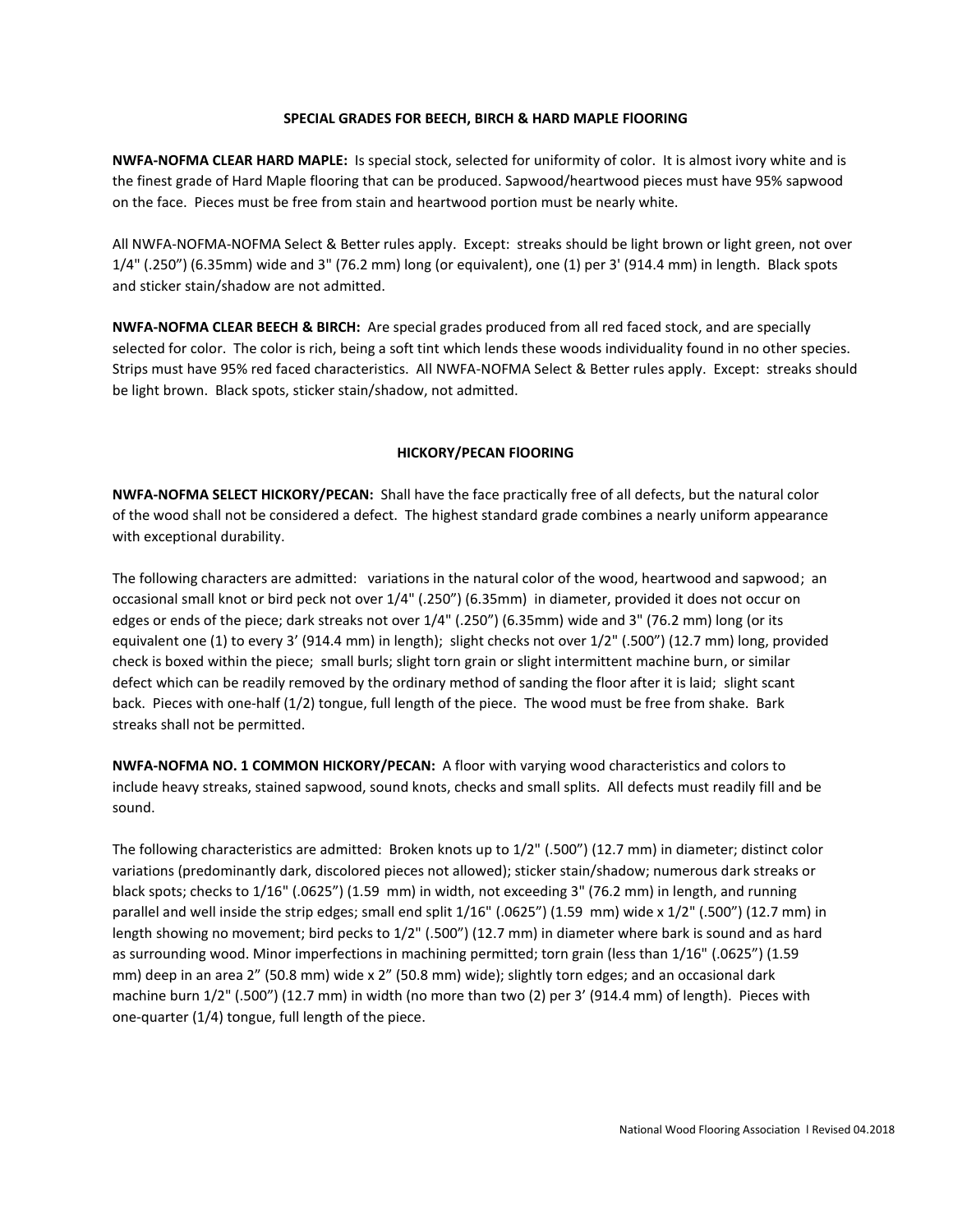**NWFA-NOFMA NO. 2 COMMON HICKORY/PECAN:** Must be of such character as will lay and give a good serviceable floor. The wood must be firm, and may contain defects of every character. This grade is intended to give a "rustic" appearance.

The following defects are not allowed: Knot holes over 3/8" (.375") (9.53 mm) in diameter or unsound knots where the unsound portion is over 1" (25.4 mm) in diameter (the unsound portion cannot extend through piece); shake, soft rot, splits and open defects which extend through piece or show movement, torn grain more than 1/4" (.250") (6.35mm) deep, edge splinters, and imperfections in manufacture which would materially impair the serviceability of the floor.

Knot holes, bird pecks, worm holes, and the like which will readily fill are admitted. Occasional scant thickness (hit or miss) on the back of the flooring board the entire length of the piece admitted, providing there is full bearing across the board at some point within three inches of the ends. A limited number of pieces with no tongue admitted.

# **SPECIAL GRADES FOR HICKORY/PECAN FLOORING**

**NWFA-NOFMA CLEAR RED HICKORY/PECAN:** Is a special stock selected for its deep red/brown color with the minimal contrast of the lighter sapwood. Face of pieces shall be Heartwood (95%). All NWFA-NOFMA SELECT HICKORY/PECAN grade rules apply.

**NWFA-NOFMA CLEAR WHITE HICKORY/PECAN:** Is special stock selected for its creamy color with the minimal contrast of the darker heartwood. The face of pieces shall be bright sapwood (95%). All NWFA-NOFMA SELECT HICKORY/PECAN grade rules apply. Except: streaks should be light brown not over 1/4" (.250") (6.35mm) wide and 3" (76.2 mm) long (or equivalent) one (1) per 3' (914.4 mm) of length. Black spots not allowed, sticker stain/shadow not allowed.

**NWFA-NOFMA SELECT & BETTER HICKORY/PECAN:** A combination of NWFA-NOFMA Clear Red, NWFA-NOFMA Clear White, and NWFA-NOFMA Select. NWFA-NOFMA Select grade rules apply for this grade.

# **ASH FLOORING**

**NWFA-NOFMA CLEAR ASH:** The face shall be practically free of defects.

The following characters are admitted: Small burls (less than 1/8" (.125") (3.18 mm) in diameter); fine pin worm holes with no discoloration (one (1) for every 3' (914.4 mm) in length), or in the absence of these, one (1) thin light brown streak (3" (76.2 mm) long to be allowed for every 6' (1828.8 mm) of length or equivalent).

Brown heartwood is allowed as follows: 3/8" (.375") (9.53 mm) wide entire length or 1" (25.4 mm) wide for one-third (1/3) the length of the piece.

Clear Ash is usually chosen for its light color.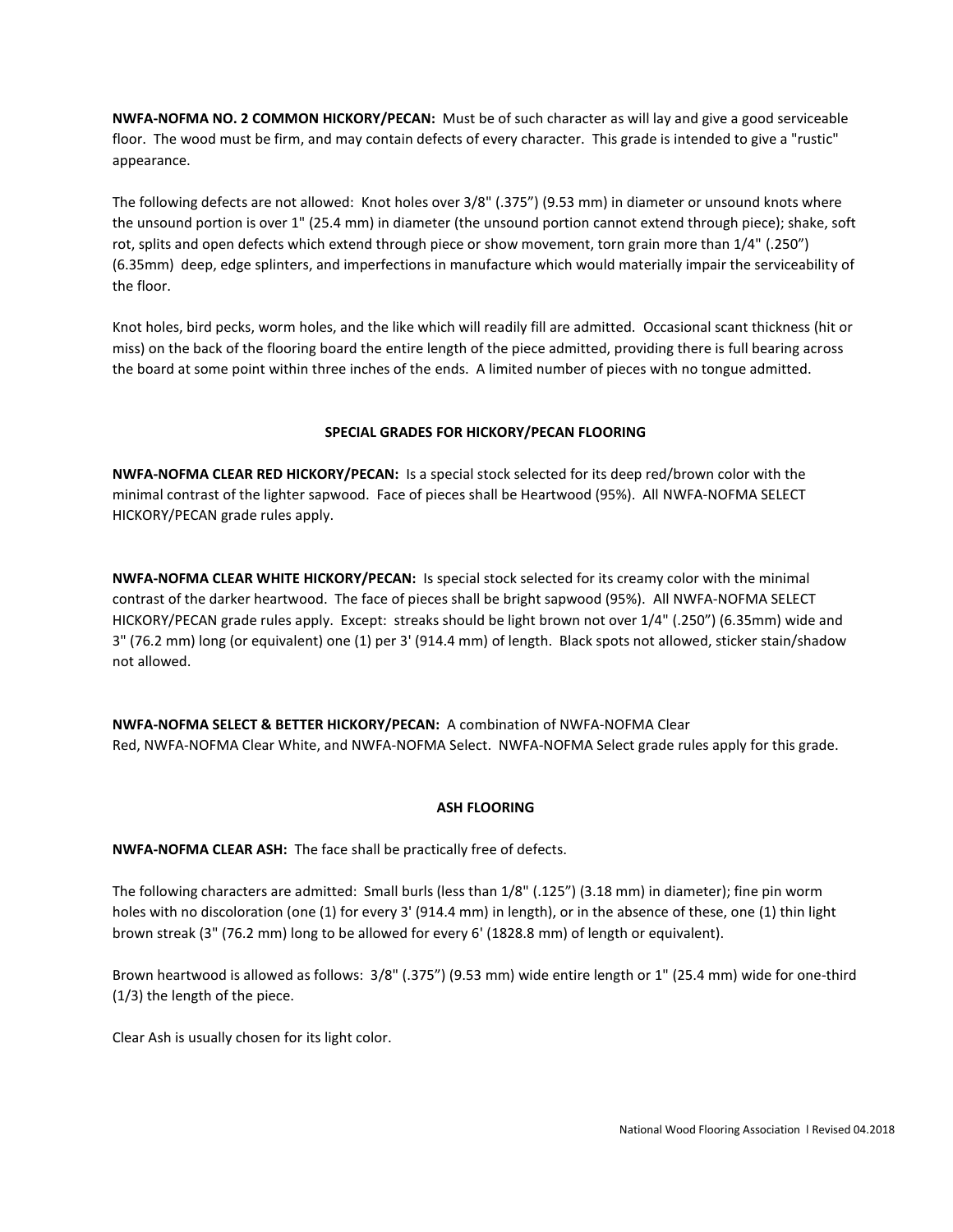**NWFA-NOFMA SELECT ASH:** The face shall contain mostly sapwood, unstained.

The following characters are admitted: narrow streaks not running entire length of the piece; pin worm holes (up to three (3) every 3' (914.4 mm) in length); imperfections in milling (torn grain) which will sand out; one (1) small tight knot (1/4" (.250") (6.35mm) in diameter) to every 3' (914.4 mm) in length, small pith fleck (less than 1/4" (.250") (6.35mm) diameter), an intermittent brown machine burn across the face not exceeding 1/4" (.250") (6.35mm) in width; and unlimited cambium miners.

Brown heartwood is allowed as follows: 3/8" (.375") (9.53 mm) wide the entire length of the piece or 1" (25.4 mm) wide for one-third (1/3) the length of the piece.

Will admit pieces with one-half (1/2) tongue, full length of the piece.

Most defects are lost sight of after the floor is laid and finished, giving a good appearance.

**NWFA-NOFMA NO. 1 COMMON ASH:** A floor with varying wood characteristics such as heavy streaks, stained sapwood, and sound knots typical of this grade. All defects must readily fill and be sound.

The following characters are admitted: Broken knots up to 1/2" (.500") (12.7 mm) in diameter, pith flecks less than 3/16" (.1875") (4.76 mm) in diameter, worm holes up to 3/16" (.1875") (4.76 mm); checks and end splits less than 1/16" (.0625") (1.59 mm) wide and not extending through the piece, and sticker stain.

Minor imperfections in machining permitted; torn grain (not over one-fourth (1/4) of the surface, less than 1/16" (.0625") (1.59 mm) in depth); one (1) dark machine burn across the face for every 3' (914.4 mm) of length, not exceeding 1/2" (.500") (12.7 mm) in width, and 1/64" in depth.

Will admit pieces with one-quarter (1/4) tongue, full length of the piece.

**NWFA-NOFMA NO. 2 COMMON ASH:** Defects of every character admitted, but should lay a serviceable floor.

The following defects are NOT allowed: soft rot, broken knots where the unsound portion extends through piece, torn grain over 3/16" (.1875") (4.76 mm) in depth, splits and open defects extending through the piece, shake and pith flecks that are soft if over 1/4" (.250") (6.35mm) in diameter.

Knot holes and defects which will readily fill are admitted. Occasional scant thickness (hit or miss) on the back of the flooring board the entire length of the piece admitted, providing there is full bearing across the board at some point within three inches of the ends. A limited number of pieces with no tongue admitted.

# **AMERICAN BLACK CHERRY FLOORING (Prunus serotina Ehrh.)**

**NWFA-NOFMA CLEAR AMERICAN BLACK CHERRY:** A flooring product selected for its rich red-brown coloration and minimal character marks. The face is composed of 100% naturally colored heartwood.

Will admit the following and other similar characters: small tight checks; a minimal number of slight edge defects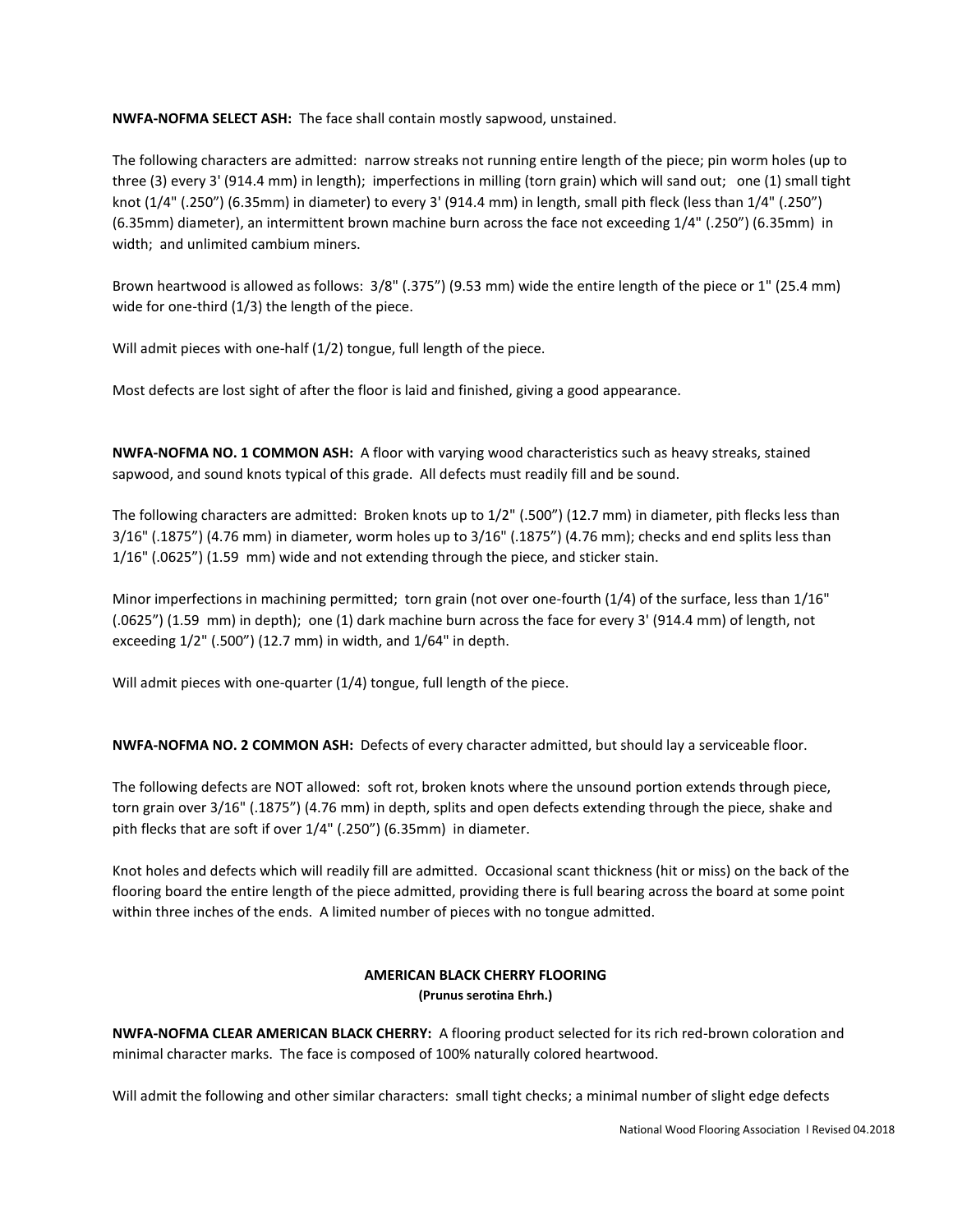(indentations); small burls; limited pin knots; fine pin worm holes; a thin black steak, 3" (76.2 mm) long in 2' (609.6 mm) of length; a sound gum pocket 1/16" (.0625") (1.59 mm) wide x 1" (25.4 mm) long per foot of length(304.8 mm) and three-fourths (3/4) tongue, full length of the piece.

**NWFA-NOFMA SELECT AMERICAN BLACK CHERRY:** A flooring product with natural coloration variations found in heartwood and a small amount of contrasting sapwood, along with allowable characters.

Will admit the following and other similar characters: 1/2" (.500") (12.7 mm) wide bright sapwood entire length of piece or equivalent; a small tight 1/4" (.250") (6.35mm) wide knot every 3' (914.4 mm) of length; slightly open shallow checks, 1/2" (.500") (12.7 mm) long per foot (304.8 mm) of length; edge defects (indentations) less than 1/16" (.0625") (1.59 mm) wide x 1/2" (.500") (12.7 mm) long for every 2' (609.6 mm) of length; intermittent machine burn; narrow black streaks not running the entire length; a gum pocket 1/8" (.1250") (3.18 mm) wide x 1" (25.4 mm) long per foot (304.8 mm) of length; a slight amount of scant thickness where ends are full thickness; and one-half (1/2) tongue, full length of the piece.

**NWFA-NOFMA NO. 1 COMMON AMERICAN BLACK CHERRY:** A flooring product which may contain prominent color variation between the light sapwood and dark heartwood, along with prominent natural and machine produced characters.

Will admit the following and other similar characters: broken knots up to  $1/2$ " (.500") (12.7 mm) wide with no loose pieces, must readily fill; numerous checks up to 1/16" (.0625") (1.59 mm) wide and not extending through the piece; edge defects (indentations) up to 3/32" (.0938") (2.38 mm) wide x 1 1/2" (38.1 mm) long in aggregate for every 3' (914.4 mm) of length; occasional solid machine burns; a small area of rough face showing minor saw marks; unlimited sapwood; sapwood may be stained, splotchy, and include unlimited sticker-stain; up to 20" (508 mm) scant stock (hit or miss) for every 5' (1524 mm) of length, with full thickness within 3" (76.2 mm) of ends; may have heavy steaks and dark discoloration up to 50%; open fillable gum pockets; worm holes 1/8" (.125") (3.18 mm) in diameter, one (1) per foot (304.8 mm) of length; pin worm holes, six (6) per foot (304.8 mm) of length; one (1) area of torn grain to 1/16" (.0625") (1.59 mm) deep per 3' (914.4 mm) of length; and one-quarter (1/4) tongue, full length of the piece.

**NWFA-NOFMA NO. 2 COMMON AMERICAN BLACK CHERRY:** A flooring product which contains sound natural variations and manufacturing imperfections of the forest product, all imperfections and open characters must be fillable.

Will admit the following and other similar characters: knots and knot holes where openings and loose areas do not extend through pieces; edge defect 1/4" (.250") (6.35mm) wide x 1/4" (.250") (6.35mm) wide if irregular, not to extend in depth through the tongue and groove engagement; dark machine burns not more than 3/64" (.046875") (1.19 mm) deep; prominent open checks not extending through the piece; incipient decay which is not softer than surrounding wood; a small un-planed area with radiating saw marks; split ends with no movement across the split; an area of torn grain up to 1/8" (.125") (3.18 mm) deep x 3" (76.2 mm) in length for the full width of the piece permitted for every 2' (609.6 mm) of length; angled grub worm holes 3/16" (.1875") (4.76 mm) wide x 1/2" (.500") (12.7 mm) long with all other worm holes if sound; unlimited dark discoloration and streaks to include stained sapwood and unlimited sticker stain; open gum pockets to 1/8" (.125") (3.18 mm) wide; Occasional scant thickness (hit or miss) on the back of the flooring board the entire length of the piece admitted, providing there is full bearing across the board at some point within three inches of the ends. A limited number of pieces with no tongue admitted.